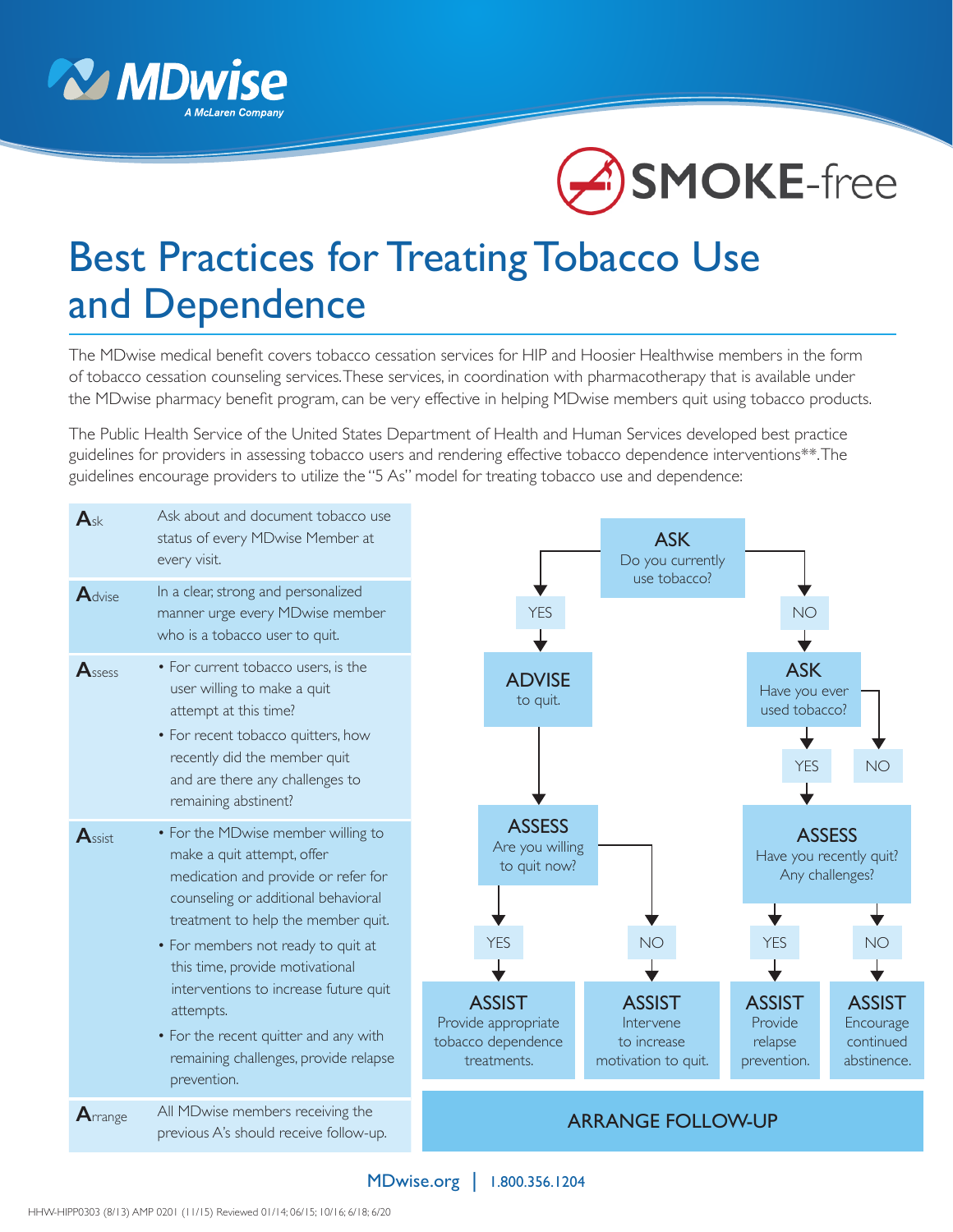

# Ask About and Document Tobacco Use Status of Every MDwise Member at Every Visit

- 1. Tobacco dependence is a chronic disease often requiring repeated intervention and multiple attempts to quit. However, effective treatments exist that can significantly increase rates of long-term abstinence.
- 2. MDwise providers should consistently identify and document tobacco use status and treat every tobacco user seen in a health care setting at every visit.
- 3. Tobacco dependence treatments are effective for all MDwise patient populations. MDwise providers should encourage every patient willing to make a quit attempt to use the recommended counseling treatments and medications.
- 4. Brief tobacco dependence treatment is effective. MDwise providers should offer every patient who uses tobacco at least the brief treatments shown to be effective.
- 5. While counseling and medication are effective by themselves, they are more effective used in combination.
- 6. Individual, group and telephone counseling are effective and their effectiveness increases with treatment intensity. Two components of counseling are especially effective:

#### Practical Counseling (problem solving/skills training)

- Recognize what events, internal states, or activities increase the risk of tobacco use or relapse.
- Identify and practice coping or problem-solving skills to cope with situations that increase risk of tobacco use and relapse.
- Provide the basic information about tobacco use, its harmfulness and about successful quitting.

#### Social Support Delivered as Part of Treatment

- Encourage quit attempts.
- Communicate care and concern. Encourage the patient to talk about the quit attempt.
- 7. There are several effective medications for tobacco dependence treatment. MDwise providers should promote their use by all patients attempting to quit using tobacco products, except when medically contraindicated. The Indiana Medicaid Pharmacy Benefit program currently provides unlimited tobacco cessation drug therapies.

(continued on the next page)